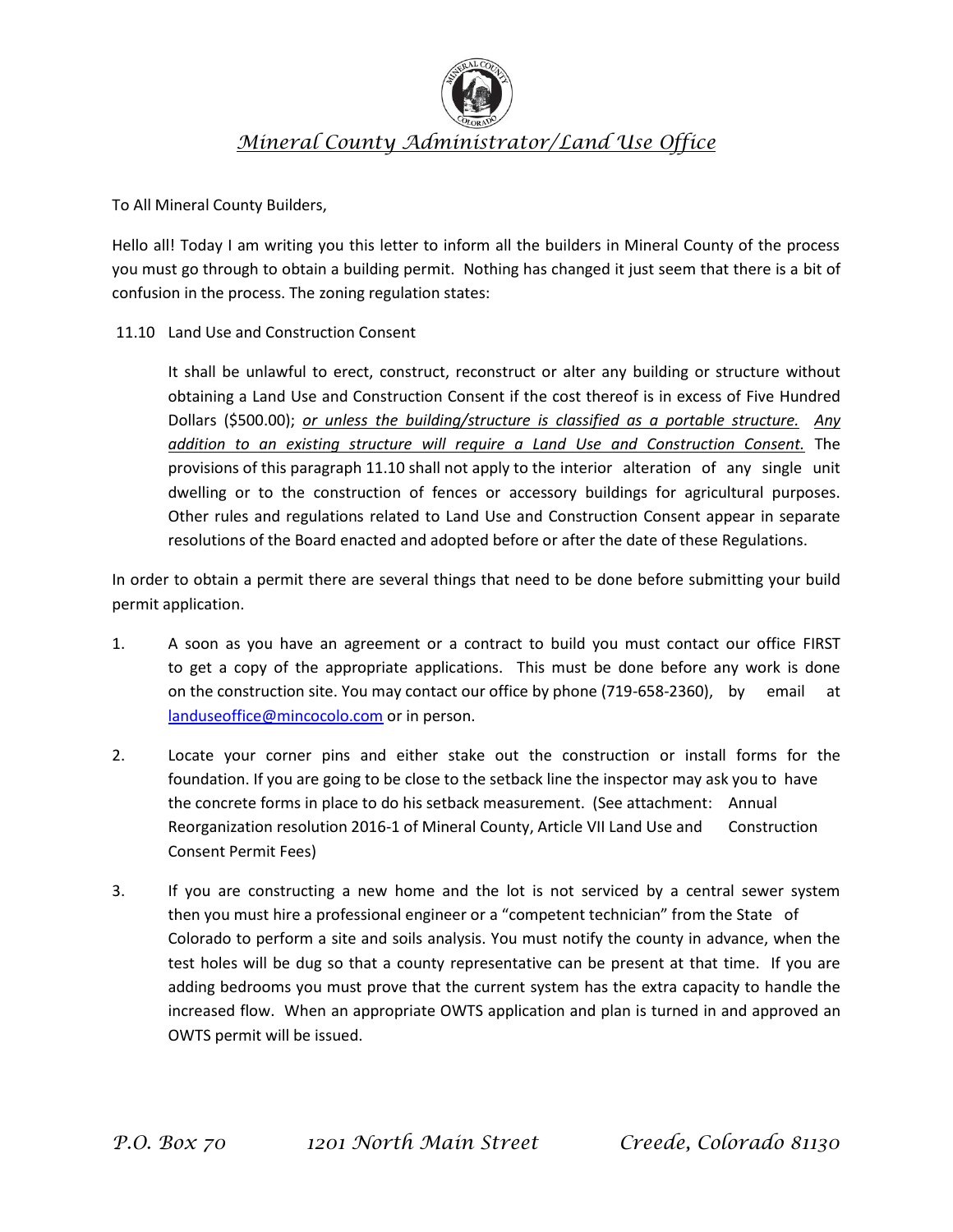

## *Mineral County Administrator/Land Use Office*

4. Submit the application with all applicable information and appropriate fees. (See attachment: Annual Reorganization resolution 2016-1 of Mineral County, Article VII Land Use and Construction Consent Permit Fees)

Once you have completed 1-4 a setback inspection will be scheduled. The Land Use Office has 72 hours (3 Business days) to get the building setback inspector onsite to do a setback inspection and for the sewer inspector to approve the OWTS Plan. Once setback inspection is complete and the OWTS permit is granted a "PINK" building permit can be issued. THE BUILD PERMIT CAN NOT BE ISSUED WITHOUT AN OWTS PERMIT BEING ISSUED FIRST!

The OWTS is the On Site Wastewater Treatment System and is controlled by Colorado Regulation 43. We have no leeway or flexibility in it. The section below states we cannot give out a building permit until the OWTS permit is issued.

P. General Prohibitions; Section 25-10-112, C.R.S.

- 1. No city, county, or city and county shall issue to any person:
	- a. A permit to construct or remodel a building or structure that is not serviced by a sewage treatment works until the local public health agency has issued a permit for an OWTS.

If you have not obtained your "PINK" building permit you may not proceed past the concrete form stage. Nothing permanent can be done to the build site until permits are obtained. In Mineral County if you pour concrete before you have your "PINK" building permit you will be charged a fee for being in violation. The violation automatically doubles your building permit fee, per the Annual Reorganization resolution 2016-1 of Mineral County.

Mineral County will issue a Certificate of Occupancy after all final inspections are completed, including verification of final State permits, and all applicable fees have been paid.

If you have any question pertaining to the Process required obtaining a building permit or having questions regarding Regulation 43 please feel free to call our office at 719-658-2360.

Roger Duncan **Janelle Kukuk** 

Land Use Manager Land Use Administrator

*P.O. Box 70 1201 North Main Street Creede, Colorado 81130*